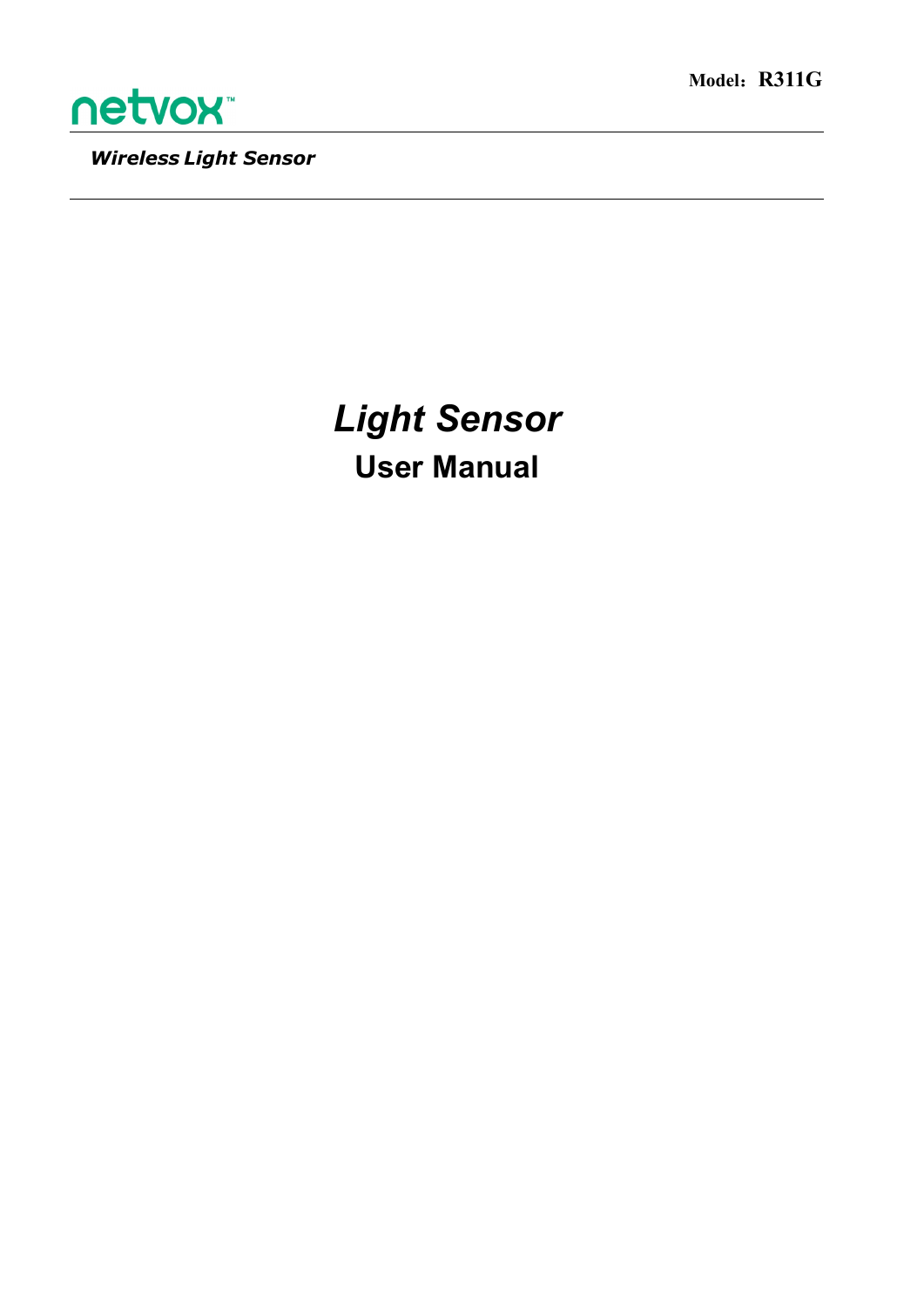## **Table of Content**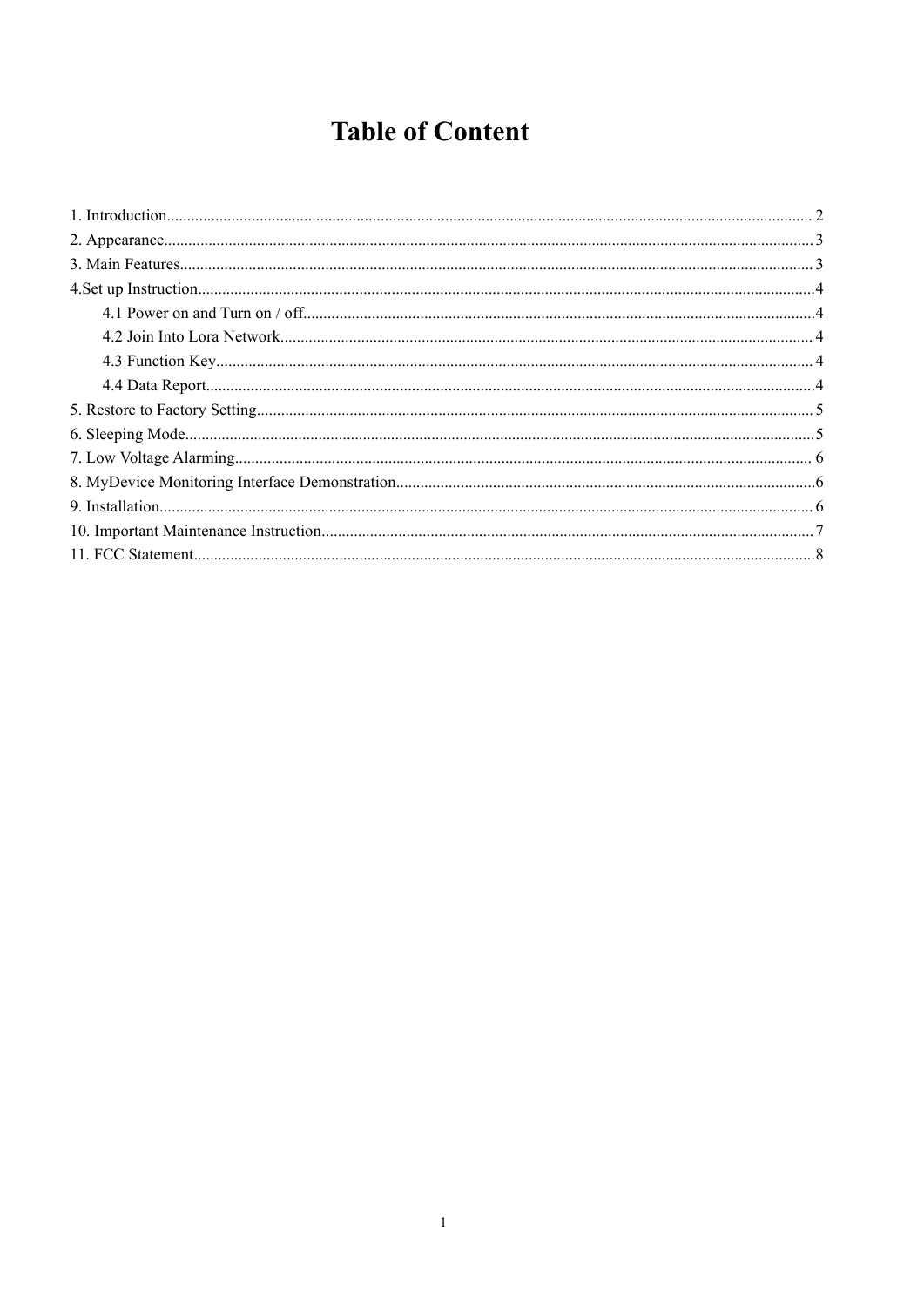## <span id="page-2-0"></span>**1. Introduction**

R311G is a long-distance light sensor based on the LoRaWAN open protocol (Class A).

LoRa Wireless Technology:

LoRa is a wireless communication technology dedicated to long distance and low power consumption. Compared with other communication methods, LoRa spread spectrum modulation method greatly increases to expand the communication distance. Widely used in long-distance, low-data wireless communications. For example, automatic meter reading, building automation equipment, wireless security systems, industrial monitoring. Main features include small size, low power consumption, transmission distance, anti-interference ability and so on.

#### LoRaWAN:

LoRaWAN uses LoRa technology to define end-to-end standard specifications to ensure interoperability between devices and gateways from different manufacturers.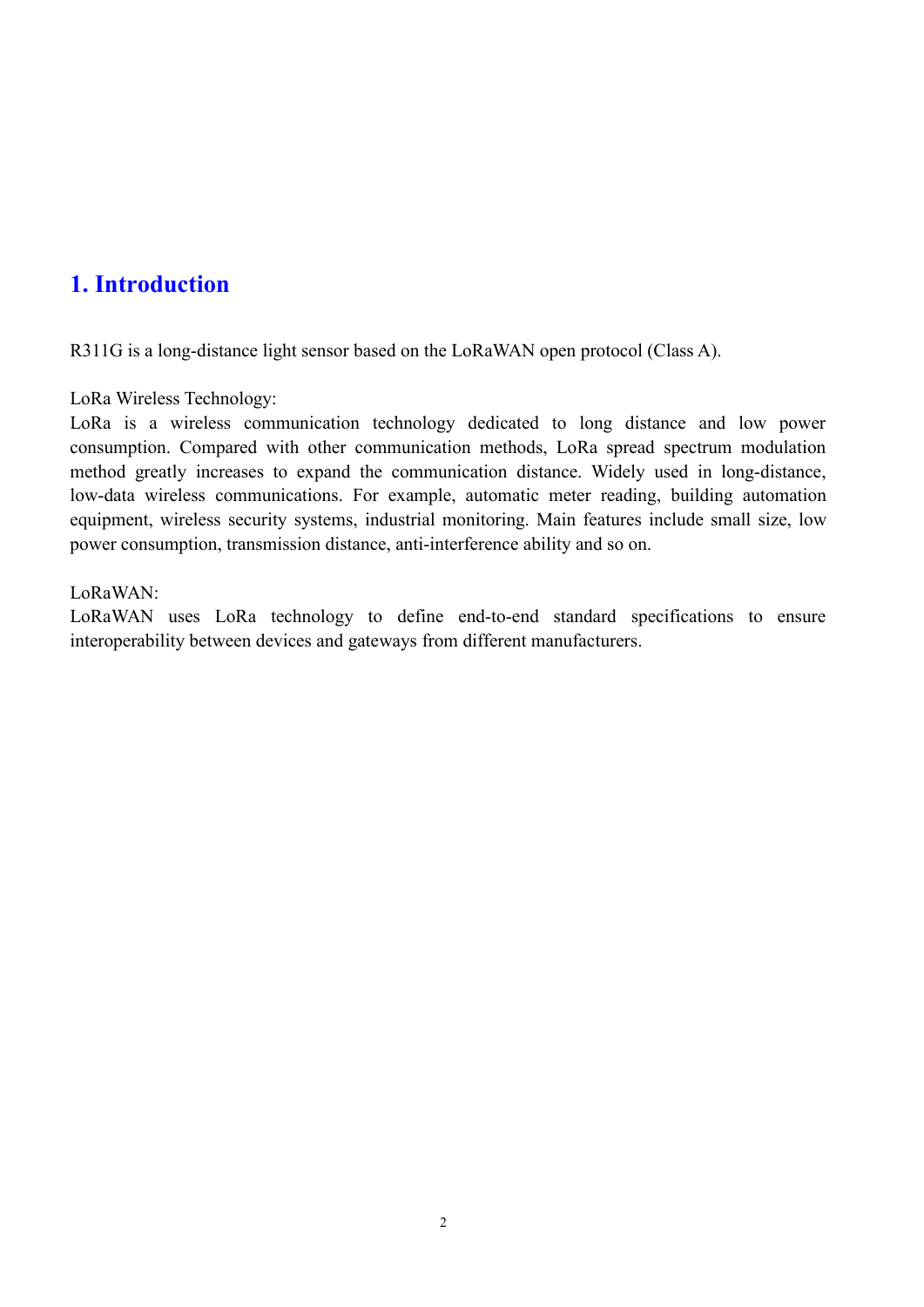## <span id="page-3-1"></span><span id="page-3-0"></span>**2. Appearance**



## **3. Main Features**

- Compatible with LoRaWAN
- 2 section 3V CR2450 button battery powered
- Report current surrounding illuminance
- Easy set up and installation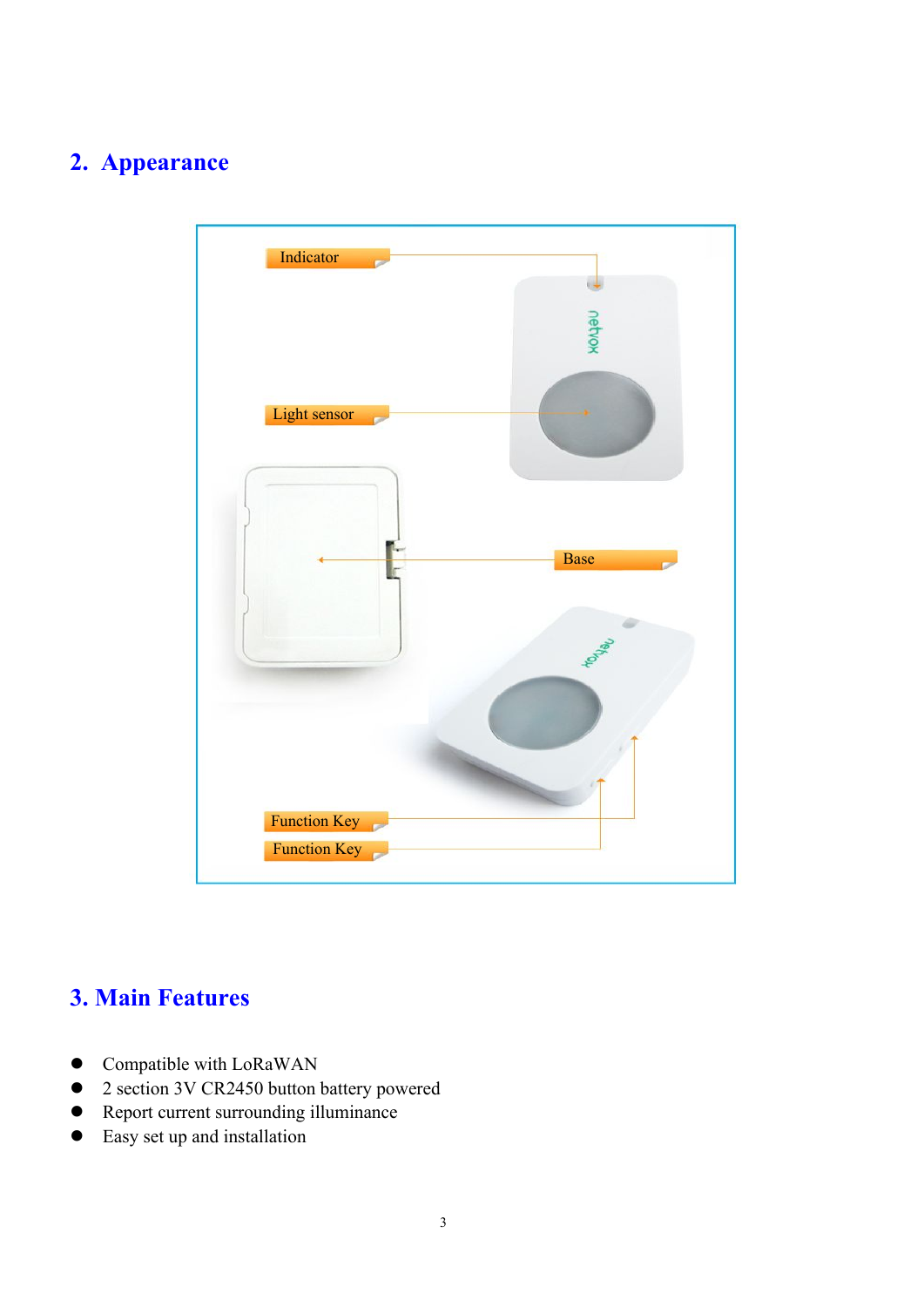## <span id="page-4-0"></span>**4.Set up Instruction**

#### **4.1 Power on and Turn on / off**

(1) **Power on:** Insert batteries: open the battery cover (users may need a flat blade screwdriver to open); insert two sections of3V CR2450 button batteries and close the battery cover.

(2) **Turn on:** If the device had never joined in any network or at factory setting mode, after powering on, the device is at off mode by default setting. Press any function key and release to turn on the device. The green indicator will flash once to show that R311G is turned on.

(3) **Turn off:** Press and hold both function keysfor 5 seconds till the green indicator flashes quickly and release. The green indicator will flash 20 times to show that R311G is turned off.

Note:

(1) The interval between shutting down twice or power off/on is suggested to be about 10 seconds to avoid the interference of capacitor inductance and other energy storage components.

(2) Do not power on the device and press any function key at the same time, otherwise it will enter engineering test mode.

#### **4.2 Join Into Lora Network**

To join R311G into LoRa network to communicate with LoRa gateway. The network operation is as following:

(1) If R311G had never joined any network or at factory setting mode, turn on the device; it will search an available LoRa network to join. The green indicator will stay on for 5 seconds to show it joins into the network, otherwise, the green indicator will be off.

(2) If R311G had been joined into a LoRa network, remove and insert the batteries; the green indicator will stay on for 5 seconds to show it joins into the network.

#### **4.3 Function Key**

- (1) Press and hold both function keysfor 5 seconds to reset to factory setting. After restoring to factory setting successfully, the green indicator will flashes quickly 20 times.
- (2) Press any function key to turn on the device and it will send a data report.

#### **4.4 Data Report**

When the device is powered on and activated, it will immediately send a version package. Data will be reported once per hour by default setting. Maximum time: 3600s Minimum time: 3600s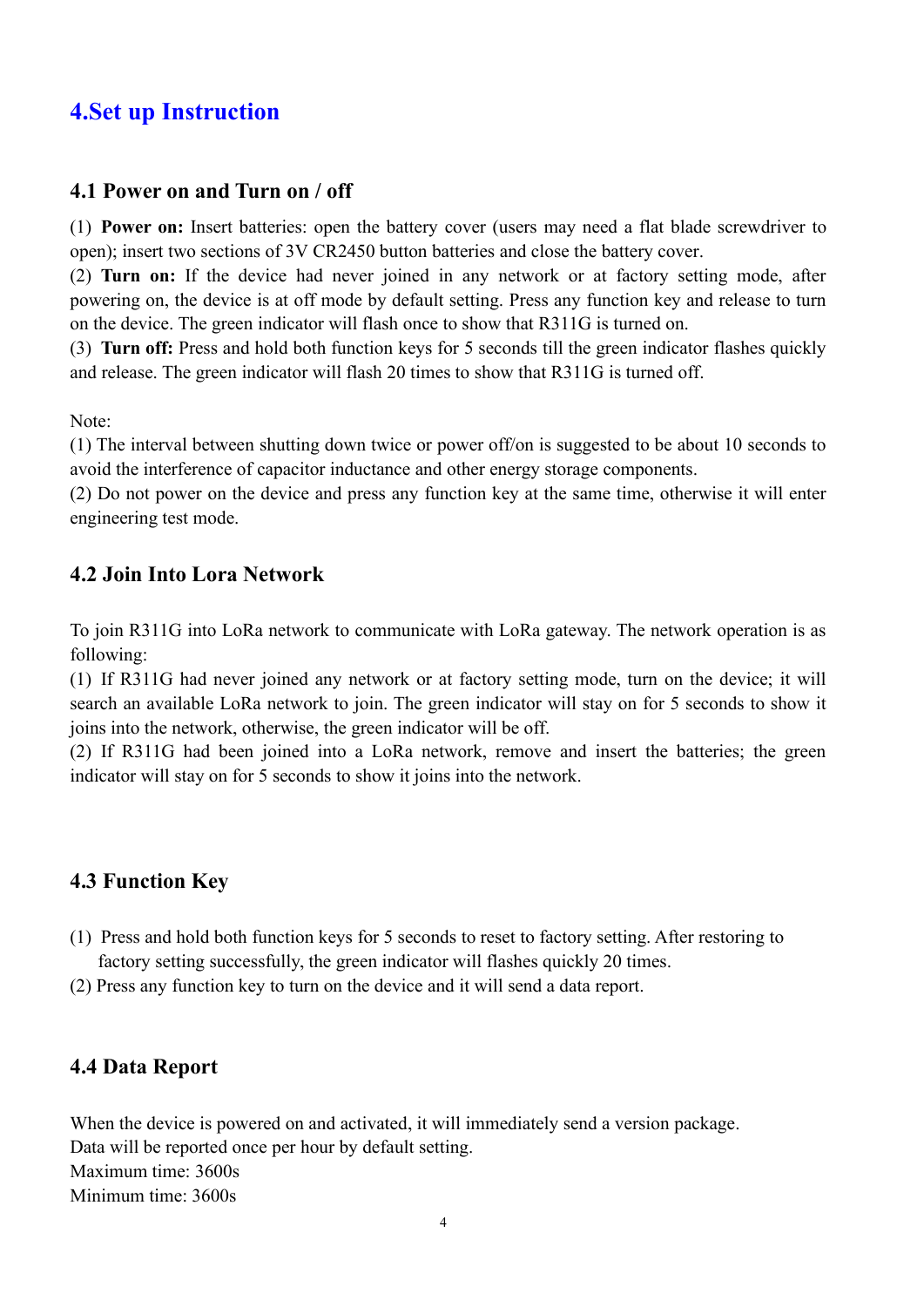<span id="page-5-0"></span>Default reportchange: Battery ---- 0x01 (0.1V) Illuminance----50 lux

Note: MinInterval is the sampling period for the Sensor. Sampling period >= MinInterval.

Data report configuration and sending period are as following:

| Min Interval<br>(Unit:second)           | Max Interval<br>(Unit:second)           | Reportable<br>Change | Change $\geq$<br>Current<br>Reportable Change | Change<br>Current<br>Reportable Change |
|-----------------------------------------|-----------------------------------------|----------------------|-----------------------------------------------|----------------------------------------|
| Any<br>number<br>between $1 \sim 65535$ | number<br>Any<br>between $1 \sim 65535$ | Can not be 0.        | Report<br>per Min Interval                    | Report<br>per Max Interval             |

## **5. Restore to Factory Setting**

R311G saves data including network key information, configuration information, etc. To restore to factory setting, users need to execute below operations.

1. Press and hold both function keys for 5 seconds till the green indicator flashes and then release; LED flashes quickly 20 times.

2. R311G will stay off after restoring to factory setting. Press function key to turn on R311G and to join a new LoRa network.

## **6. Sleeping Mode**

R311G is designed to enter sleeping mode for power-saving in some situations:

(A) While the device is in the network  $\rightarrow$  the sleeping period is 3 minutes. (During this period, if the reportchange is larger than setting value, it will wake up and send a data report). (B) When it is not in the network  $\rightarrow$  R311G will enter sleeping mode and wake up every 15 seconds to search a network to join in the first two minutes. After two minutes, it will wake up every 15 minutes to request to join the network.

If it's at (B) status, to prevent this unwanted power consumption, we recommend that users remove the batteries to power off the device.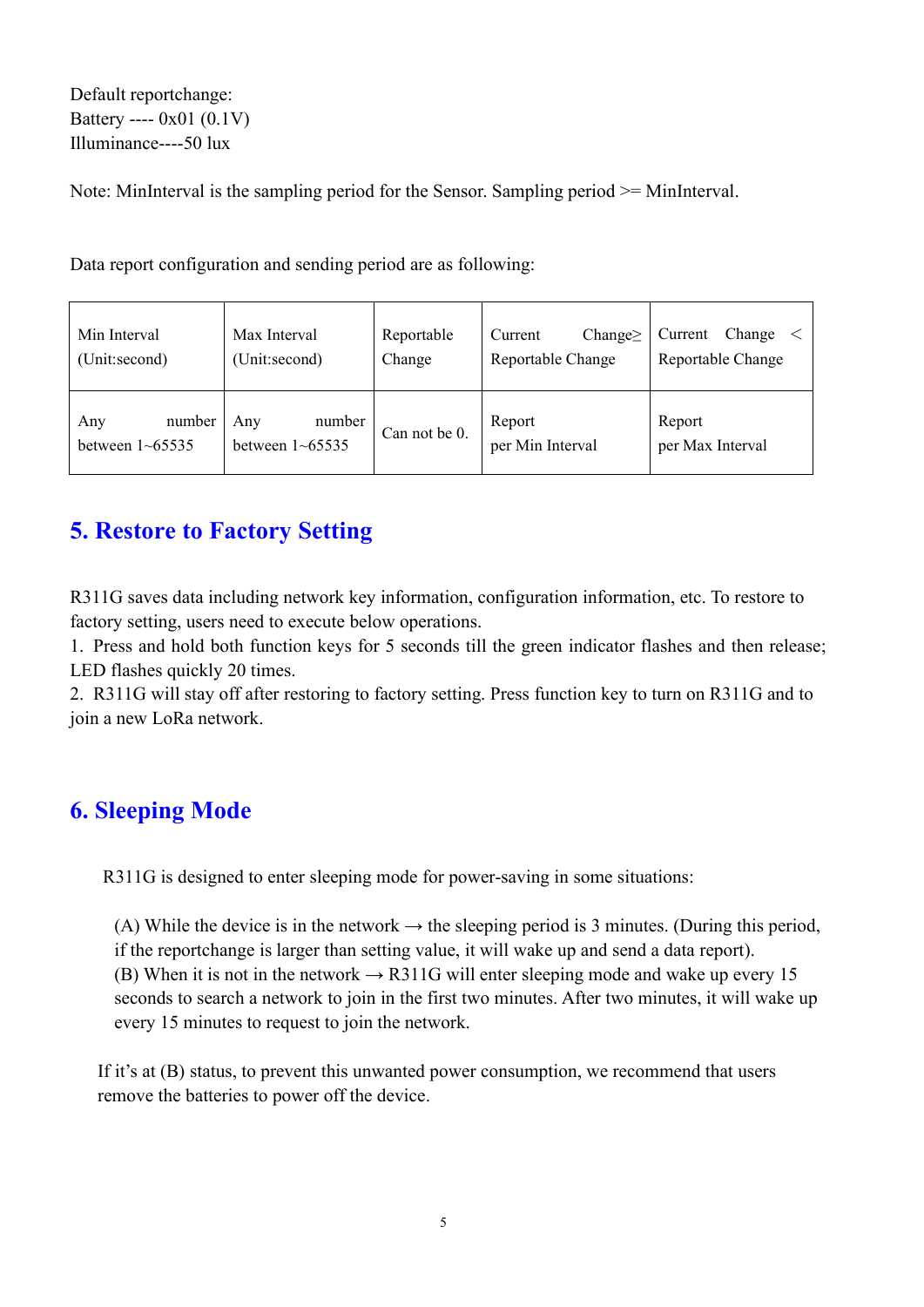## <span id="page-6-1"></span><span id="page-6-0"></span>**7. Low Voltage Alarming**

The operating voltage threshold is 2.4V. If the voltage is lower than 2.4V, R311G will send a low-power report to the Lora network.

## **8. MyDevice Monitoring Interface Demonstration**

| <b>Cayenne</b>                                                                                               | My Project +                                                                               | 届<br><b>Create App</b> | G<br><b>Submit Project Community</b> | O.                                                    | 凸<br><b>Docs User Menu</b> | Ξ  |
|--------------------------------------------------------------------------------------------------------------|--------------------------------------------------------------------------------------------|------------------------|--------------------------------------|-------------------------------------------------------|----------------------------|----|
| Add new                                                                                                      | <b>The Overview</b>                                                                        |                        |                                      | R311G_00137A000003FFF9<br>Network: The Things Network |                            | L. |
| ğ<br>r311a-pg-test<br>$\checkmark$<br>ğ<br>R311A_00137A0000<br>$\checkmark$                                  | <b>上章</b><br>$\cong$<br><b>AL</b> O<br>in 0<br>SNR<br><b>RSSI</b><br>Battery<br>Luminosity |                        |                                      |                                                       |                            |    |
| Î<br>R311A_00137A0000<br>$\check{\phantom{a}}$<br>Î<br>R311A_00137A0000<br>$\vee$                            | $-118.00$<br>112.00<br>$+3.00$                                                             |                        |                                      |                                                       |                            |    |
| ĝ<br>R311A_00137A0000<br>$\checkmark$<br>ğ<br>R311A_00137A0000<br>$\checkmark$                               | dBm<br>Decibels<br>Volts<br>Lux                                                            |                        |                                      |                                                       |                            |    |
| ត្ត<br>R311G_00137A0000<br>$\checkmark$<br>ğ<br>R311G_00137A0000<br>$\checkmark$                             |                                                                                            |                        |                                      |                                                       |                            |    |
| ğ<br>R311G_00137A0000<br>$\checkmark$<br>$\widehat{\mathbf{g}}$<br>R311G_00137A0000<br>$\check{\phantom{a}}$ |                                                                                            |                        |                                      |                                                       |                            |    |
| Î<br>R311G_00137A0000<br>$\checkmark$<br>ğ<br>R711_00137A00000<br>$\checkmark$                               |                                                                                            |                        |                                      |                                                       |                            |    |
| ត្តី<br>R711_00137A00000<br>$\check{\phantom{a}}$<br>ğ<br>R711_00137A00000<br>$\check{\phantom{a}}$          |                                                                                            |                        |                                      |                                                       |                            |    |
| ã<br>R711_00137A00000<br>$\vee$<br>ğ<br>R718A-00137A55555<br>$\check{\phantom{a}}$                           |                                                                                            |                        |                                      |                                                       |                            |    |
| ត្ត<br>R718A-1226<br>$\checkmark$<br>$H = R = R = R + R + R$<br>Q Search Devices                             | Last data packet sent: November 29, 2017 7:14:27 PM                                        |                        |                                      |                                                       |                            |    |

## **9. Installation**

(1) This product does not have a waterproof function. After the screening is completed, please place it indoors.

(2) The dust in the installation position of the equipment needs to be wiped clean and then affixed to the equipment.

(3) The battery installation method is shown in the figure below (battery with "+" facing outward).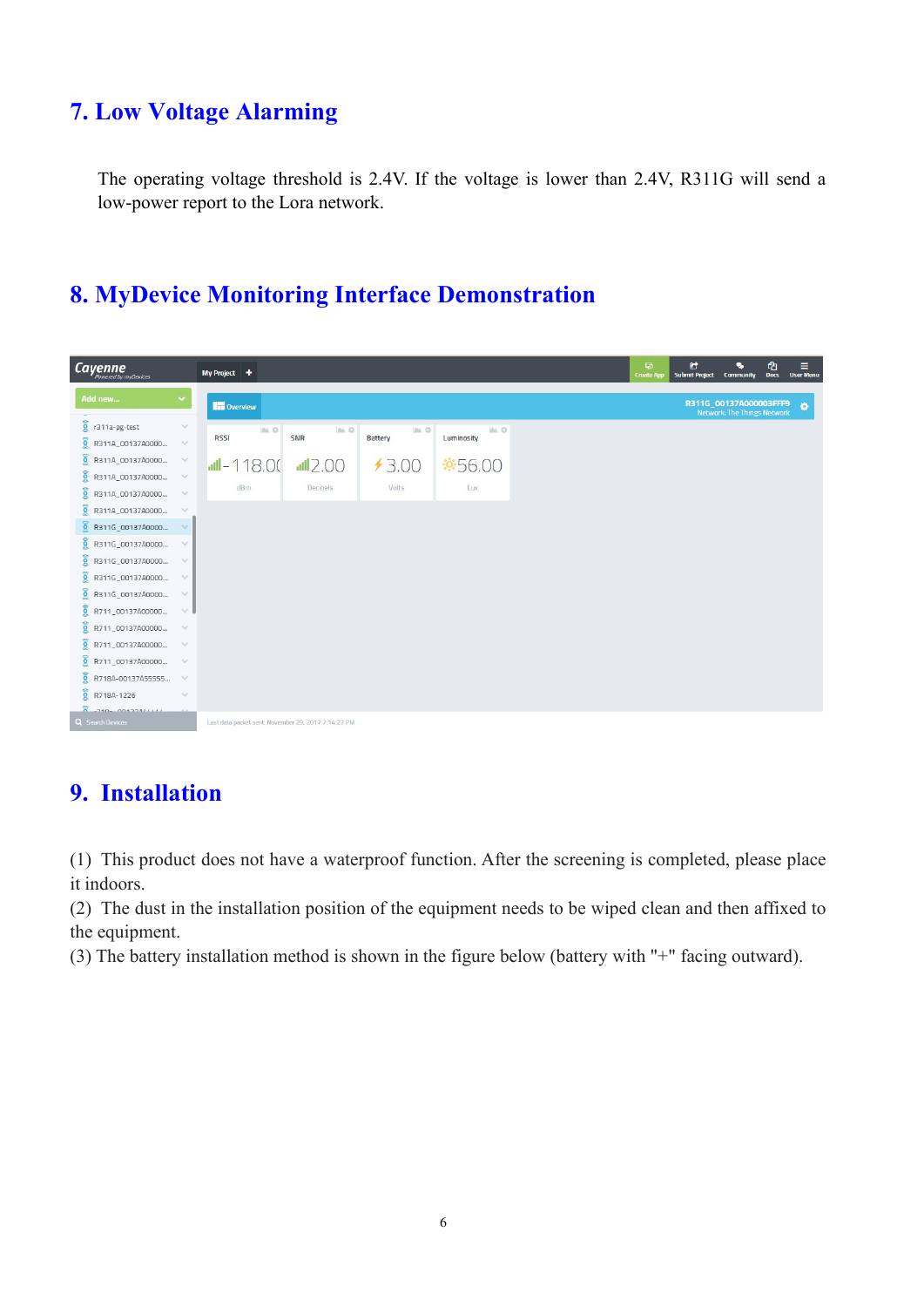<span id="page-7-0"></span>

Note: To install the battery, use a screwdriver or similar tool to assist in opening the battery cover.

## **10. Important Maintenance Instruction**

Your device is a product of superior design and craftsmanship and should be used with care. The following suggestions will help you use the warranty service effectively.

• Keep the equipment dry. Rain, moisture, and various liquids or moisture may contain minerals that can corrode electronic circuits. In case the device is wet, please dry it completely.

• Do not use or store in dusty or dirty areas. This can damage its detachable parts and electronic components.

• Do not store in excessive heat. High temperatures can shorten the life of electronic devices, destroy batteries, and deform or melt some plastic parts.

Do not store in excessive cold place. Otherwise, when the temperature rises to normal temperature,

moisture will form inside, which will destroy the board.

• Do not throw, knock or shake the device. Rough handling of equipment can destroy internal circuit boards and delicate structures.

• Do not wash with strong chemicals, detergents or strong detergents.

• Do not apply with paint. Smudges can block debris in detachable parts and affect normal operation.

• Do not throw the battery into a fire to prevent the battery from exploding. Damaged batteries may also explode.

All of the above suggestions apply equally to your device, battery and accessories. If any device is not working properly.

Please take it to the nearest authorized service facility for repair.